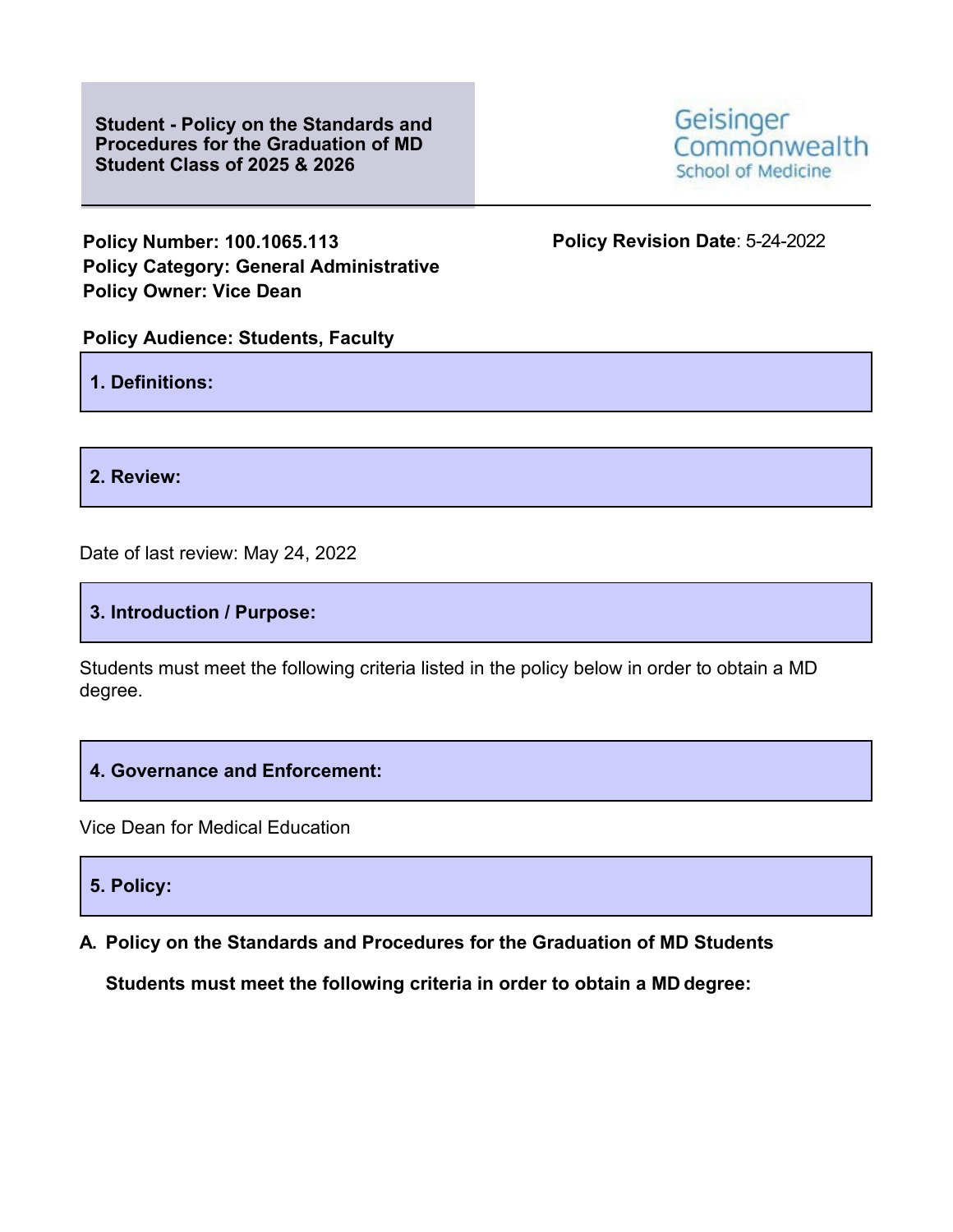- Achieve an integrative mastery of the discipline of medicine, maintain the motivation to gain such mastery, develop the professional skills required for the MD degree and demonstrate professional responsibility in the practice of medicine
- Be considerate towards patients, instructors, staff and each other
- Fulfill the criteria and requirements for satisfactory academic progress and successful completion of the medical curriculum as stated in Geisinger Commonwealth School of Medicine Academic Requirements and Promotions Requirements, Student Bulletin and in the syllabus of each course
- Comply with the rules of procedure, conduct and appearance required by the Administration of the College for all academic settings and by the faculty for any course or clinical rotation
- Comply with all the rules of procedure, conduct and appearance required by offices and institutions in which students work, fulfilling a requirement or elective of the medical curriculum
- Follow the standards set forth in the Student Code of Academic and Professional Integrity of the College.
- Comply with the laws of the United States; the laws of the Commonwealth of Pennsylvania, local city, county and municipal ordinances; the policies, rules and regulations of GCSOM Board of Trustees and Geisinger Commonwealth School of Medicine; the lawful direction and orders of the officers, faculty and staff of the College who are charged with the administration of institutional affairs
- By enrolling in the College, the student accepts these academic requirements, standards and criteria for successful completion of the curriculum
- It is the student's responsibility to know and meet these requirements, standards and criteria and promptly to inform the Office of Student Affairs of any serious impediment (such as illness, etc.) hindering satisfactory academic progress. Failure to meet the requirements listed above, as judged by the faculty of the College, may lead to academic penalties and/or remedial changes in the student's curriculum
- All Stafford and Graduate PLUS loan borrowers are required to complete an exit interview. Information regarding Federal requirements and the specific dates for completion will be sent directly from the Financial Aid Office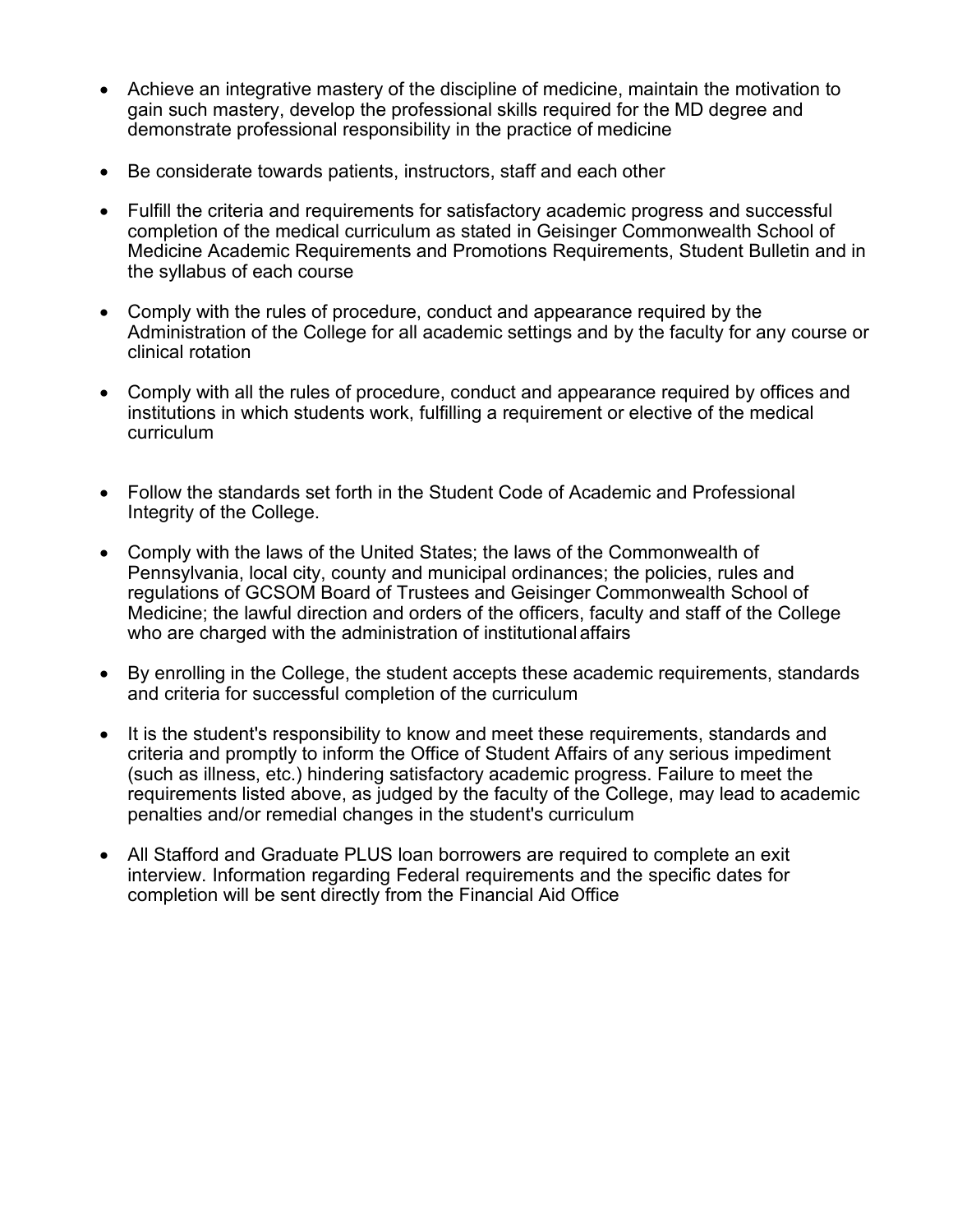- Discharge all financial obligations to the College including, but not limited to:
	- o College Library
	- o Office of Academic Affairs
	- o Bursar's Office
	- o Safety Office
	- o Financial Aid Office
	- o Registrar's Office

## **Develop and achieve the following abilities:**

- 1. Medical Knowledge Students must demonstrate knowledge about established and evolving biomedical, clinical and cognate (e.g. epidemiological and social-behavioral) sciences and the application of this knowledge to patient care.
- 2. Patient Care Students must be able to provide patient care that is compassionate, evidence based, appropriate, culturally sensitive and effective for the treatment of health problems and the promotion of health.
- 3. Effective Communication and Interpersonal Skills Students must listen attentively and communicate clearly with patients, families and the health care team in a sensitive and appropriate manner.
- 4. Basic Clinical Skills Students must demonstrate the ability to obtain an appropriate history and performs a skillful, comprehensive examination in a variety of patient encounters.
- 5. Using science in the practice of medicine Students must recognize and explain health problems based upon current scientific understanding and develop a plan for intervention that utilizes scientific understanding.
- 6. Diagnosis, Management and Prevention Students must demonstrate the ability to diagnose, manage and present the common health problems of individuals, families and communities in a collaborative relationship.
- 7. Lifelong Learning Students must be aware of the limits of their personal knowledge; must actively set clear learning goals, must pursue those goals and must apply the knowledge gained to their professional practice.
- 8. Professional Development and Personal Growth Students must practice medicine with an awareness of his/her strengths and weaknesses; seek help for difficulties; develop appropriate coping strategies and respond appropriately to constructive criticism.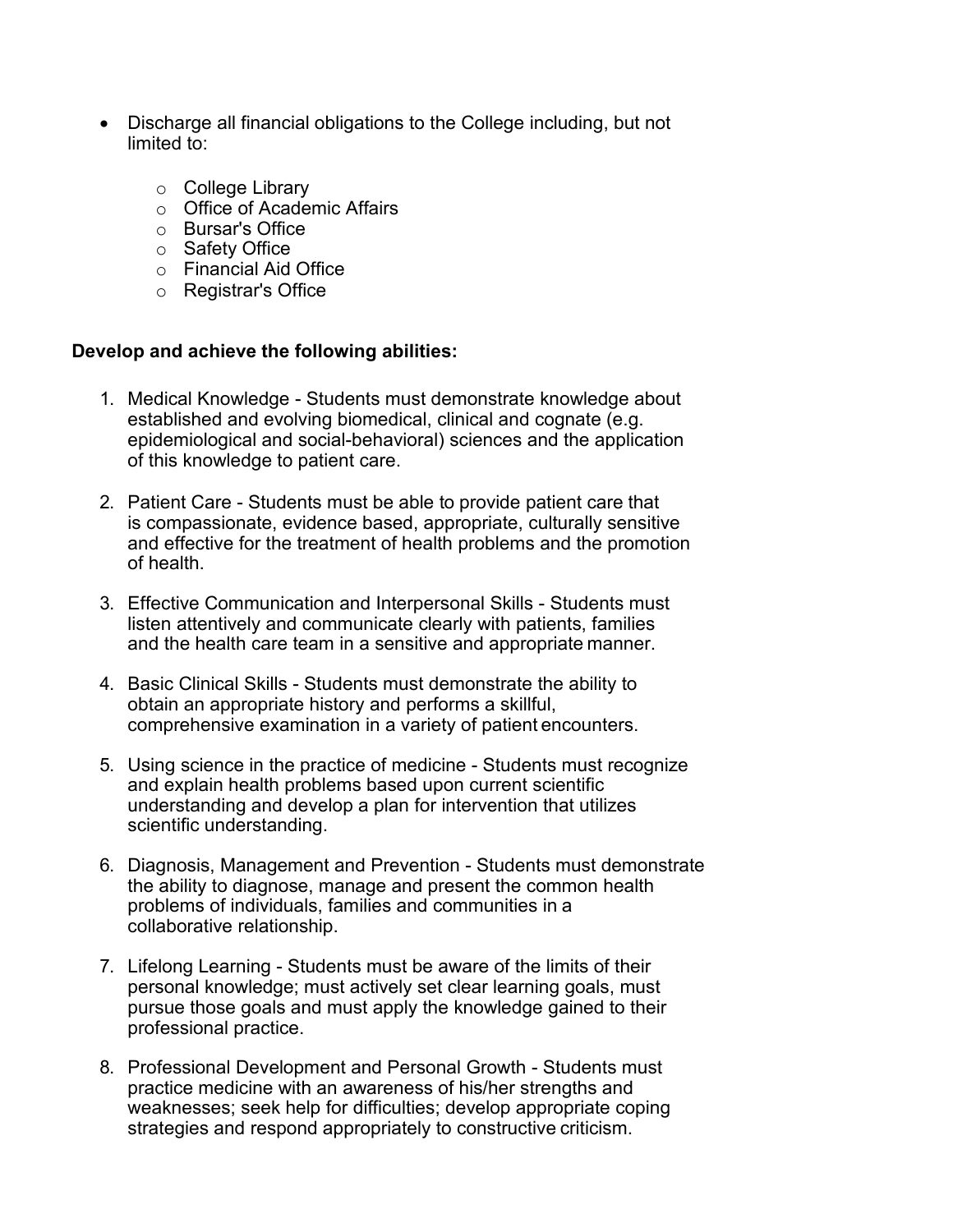- 9. Social and Community Contexts of Healthcare In addressing the broader context of medicine, students must respond to non-biological factors that influence health; utilize community resources to support patients; advocate for better patient and community health.
- 10. Moral Reasoning and Clinical Ethics Students must recognize the ethical dimensions of medical practice and health policy; identify, analyze and effectively carry out a course of action that takes account of this ethical complexity.
- 11. Problem Solving Students must consistently recognize problems and take effective steps in developing a plan of action to address these problems.

Because the Doctor of Medicine degree assumes a level of competence across all disciplines, the College assumes responsibility for determining the overall competence of the students. A student is awarded the MD degree after approval by a consensus vote of the Faculty Council of the College and approval of the Dean and Board of Directors. Geisinger Commonwealth School of Medicine reserves the right to withhold a degree from any candidate whom the Academic Standards and Promotions Committee has not certified for graduation on the grounds of personal or physical unfitness for the profession of medicine.

Students who have not completed all requirements for graduation, but can reasonably be expected to meet all requirements prior to October 31st of the calendar year, in which the graduation ceremony for their class occurs, will be allowed to participate in their class graduation ceremony. Actual awarding of the diploma will occur following successful completion of all requirements.

- Participation in the graduation ceremony does not imply that the degree will be awarded nor that the student has fulfilled all requirements to receive the M.D. degree.
- Those students who will not complete graduation requirements prior to December 31 of the calendar year in which their assigned class will graduate may elect to participate in the next scheduled graduation ceremony.
- Geisinger Commonwealth School of Medicine will award academic degrees upon successful completion of the curriculum. D
- Degrees can be conferred in absentia upon prior approval obtained from the Office of the Dean.
- Candidacy for the MD degree may not extend longer than six years from the date of first entry into the program including any approved leave of absences

## **6. Key Stakeholders:**

Students Faculty